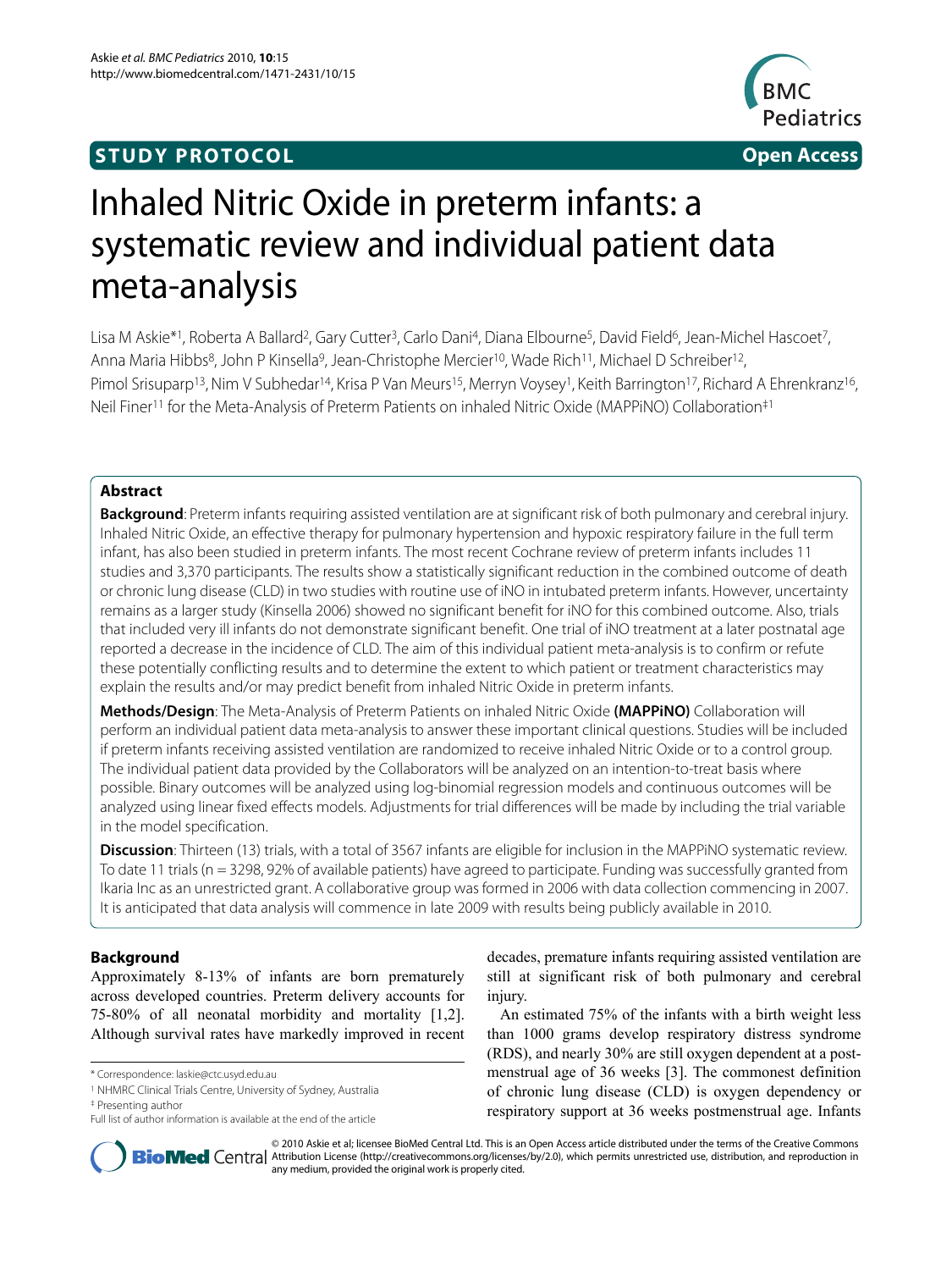with severe CLD remain at high risk for pulmonary morbidity and mortality during the first two years of life [[4\]](#page-9-3). In addition, long-term neurodevelopmental impairments associated with cerebral palsy, mental retardation, sensorineural hearing loss, and visual impairment are frequently observed in infants with CLD [\[5](#page-9-4),[6\]](#page-9-5). The incidence rate of these neurodevelopmental impairments increases with decreasing birth weight. Neonates with birth weights of 1501 to 2500 grams have an 8% incidence, compared with a 25% rate in infants born weighing less than 1000 g [\[7](#page-9-6)].

Nitric Oxide (NO) relaxes vascular smooth muscle by activating guanyl cyclase and leading to the production of cyclic GMP [\[8](#page-9-7)]. The first experimental study in immature lambs reported that exogenous inhaled NO (iNO) selectively increased pulmonary blood flow and reduced pulmonary artery pressure [[9\]](#page-9-8). Studies in adults also show that iNO improves ventilation/perfusion mismatch by selective pulmonary vasodilation [\[10](#page-9-9)[,11\]](#page-9-10). A meta-analysis showed iNO improved oxygenation in approximately 50% of full term or near term infants with pulmonary hypertension and hypoxic respiratory failure. There was a significant reduction in the incidence of death or requirement for extracorporeal membrane oxygenation (ECMO). However, the authors emphasized that results of iNO in term infants cannot be extrapolated to the premature infants because of different pathophysiology, different inclusion criteria, and different outcomes assessed [\[8](#page-9-7)]. Although initially investigated for its pulmonary vasodilating effect, it has become clear that the potential pulmonary effects of iNO are multiple and complex. There are pro-oxidant and anti-oxidant effects [[12\]](#page-9-11) and in experimental animal models of neonatal chronic lung disease, pulmonary structure and function are protected by iNO [[13](#page-9-12)], suggesting that there are direct effects which could potentially reduce chronic lung disease.

Several randomized controlled trials have been conducted in preterm infants to determine whether iNO reduces the rates of death and/or chronic lung disease [[14-](#page-9-13)[26\]](#page-9-14). The results of these studies appear contradictory. Some studies have shown a reduction in lung injury, one has shown a reduction in cerebral injury, and several others have shown no effect. The different patient characteristics and different trial characteristics within these trials may explain this difference.

# **Summary of aggregate data systematic review in 2007**

The most recent Cochrane review includes 11 studies and 3,370 participants [\[27\]](#page-9-15). These studies differ not only in their design and intervention, but in the eligible patient populations. For example, Schreiber 2003 and Kinsella 2006 studied the routine use of inhaled NO in all intubated preterm infants who had a relatively low oxygen requirement and severity of illness at intubation [\[22](#page-9-16)[,20](#page-9-17)]. The studies by Van Meurs et al [\[26](#page-9-14)] and the INNOVO study group from the UK [[18\]](#page-9-18), in contrast, only enrolled patients with severe

hypoxic respiratory failure and as a result had extremely high incidences of the combined outcome of death or CLD. The entry criteria also differed with most studies enrolling infants in the first 48 hours, but Ballard et al [\[14](#page-9-13),[15](#page-9-19)] enrolled infants between 7 and 21 days who were at high risk of developing CLD. Hence, the review authors divided these trials into three categories based on different entry criteria: entry in the first three days of life according to oxygenation criteria, routine use in intubated preterm babies and later enrolment based on an increased risk of CLD. The results showed there was a marginally significant reduction in death or CLD at 36 weeks with a relative risk of 0.91 (95% CI 0.84-0.99) in studies with routine use of iNO in intubated preterm infants. However, trials of early treatment of infants based on oxygenation criteria or of later enrolment based on the risk of CLD did not demonstrate significant benefit of iNO for the primary end point of death or CLD at 36 weeks, when analyzed according to standard aggregate data meta-analytic techniques. Almost all information from late enrolled babies is derived from a single large study (Ballard et al) which reported a significant reduction in the outcome of death or CLD [[14,](#page-9-13)[15\]](#page-9-19). These data were analyzed using a new method (multiple outputation) to account for potential confounding effects of enrolling infants from multiple gestations, of whom only the first eligible infant was randomized. One way in which to confirm or refute these results and to determine whether certain patient or treatment characteristics may predict benefit from inhaled Nitric Oxide in premature infants is by means of an individual patient data meta-analysis.

The advantages of an individual patient data meta-analysis over a meta-analysis based on aggregate data are as follows:

• It is possible to ensure uniformity in defining patient characteristics and outcome measures.

- Such analysis can assess the relationship between patient-level characteristics and treatment effect, resulting in a differentiation of the treatment effect according to risk profiles.
- A more accurate assessment of how trial characteristics may affect response is feasible.
- Information on long-term outcome can be updated.
- It is possible to develop predictive models using multivariate regression analyses.

#### **Objectives**

1. To determine whether inhaled Nitric Oxide in preterm infants receiving assisted ventilation improves survival without morbidity, specifically without CLD or major neurological injury.

2. To determine whether the effects of inhaled Nitric Oxide differ according to the risk profile of the patient in terms of gestational age at birth, severity of illness, antenatal steroid use, postnatal age at the time of ran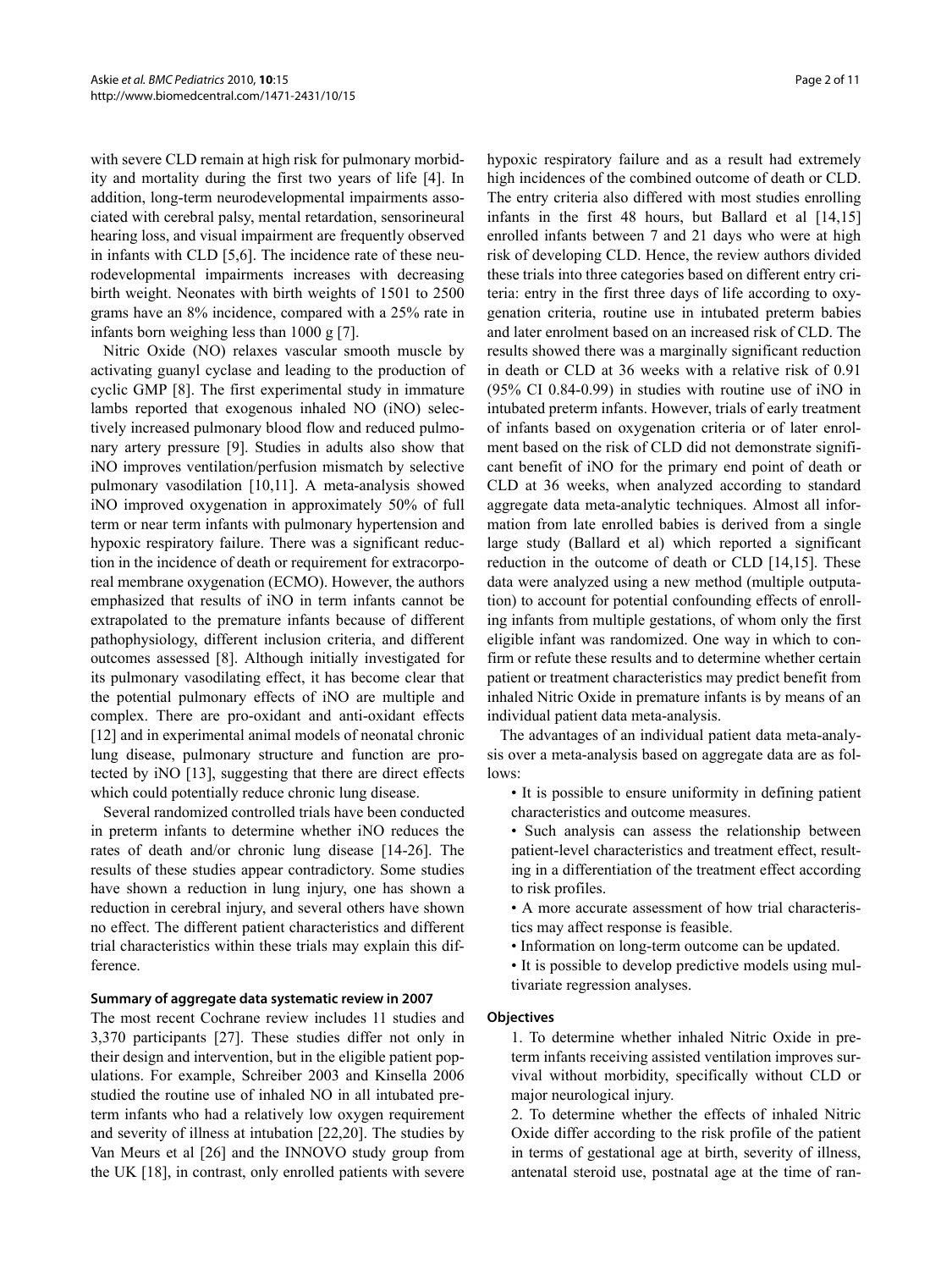domization, ventilation mode at randomization, administration of exogenous surfactant, inhaled Nitric Oxide dosage and duration of administration.

#### **Methods**

## **Inclusion criteria for studies**

Study design: Studies will be included if they are randomized controlled trials.

Participants: Preterm infants (less than 37 weeks gestation) receiving assisted ventilation. Intervention: Inhaled Nitric Oxide compared to control.

### **Search strategy**

The standard search strategy of the Cochrane Neonatal Review Group will be used to identify potentially eligible studies. This involves extensive searching of bibliographic databases such as MEDLINE, EMBASE.com, *The Cochrane Controlled Trials Register* and Healthstar from 1985 to 2009. The terms "Nitric Oxide" and "newborn" will be used and the search limited to clinical trial. The abstracts of the Pediatric Academic Societies will also be searched from 2000 to 2009. In addition, all members of the Collaborative Group will be asked to notify the group of any unpublished trials of which they are aware. See Table [1](#page-2-0) for the citations of known eligible studies at October 2009 and Table 2 for a description of these studies.

#### **Data management**

De-identified individual patient data provided by the Collaborators (see Additional file [1](#page-8-0) for the suggested coding sheet and Additional file [2](#page-8-1) for the data provision form) will be recoded as required and stored in an electronic database at the Data Coordination Centre. Electronic data will be located on a secure password-protected network server. Copies of hardcopy data will be stored in locked filing cabinets until converted into electronic format, and will then be securely destroyed. Only authorized personnel will have access to this data.

The data will be checked with respect to range, internal consistency, consistency with published reports and missing items. Trial details such as randomization, methods and intervention details will be crosschecked against published reports, trial protocols and data collection sheets. Inconsistencies or missing data will be discussed with the individual trialists, and attempts will be made to resolve any discrepancies by consensus. Each trial will be analyzed individually and the resulting analyses and trial data will be sent to the trialists' for verification.

# **Data items to be requested from the trialists**

Trial-level information: obtained from the trial protocol and/or the trialists

- 1. Dates the trial opened and closed to accrual
- 2. Number of patients randomized
- 3. Informed consent procedures

| Page 3 of 11 |  |  |  |  |
|--------------|--|--|--|--|
|--------------|--|--|--|--|

#### <span id="page-2-0"></span>**Table 1: MAPPiNO Collaboration: citations for eligible trials as at October 2009**

| <b>Trial identifier</b> | <b>Main citation</b>                                                                                                                                                                                                                                                                                  |
|-------------------------|-------------------------------------------------------------------------------------------------------------------------------------------------------------------------------------------------------------------------------------------------------------------------------------------------------|
| Ballard 2006            | Ballard RA, Truog WE, Cnaan<br>A, et al. Inhaled Nitric Oxide<br>in preterm infants<br>undergoing mechanical<br>ventilation. New England<br>Journal of Medicine 2006;<br>355(4):343-53.                                                                                                               |
| Dani 2006               | Dani C, Bertini G, Pezzati M, et<br>al. Inhaled Nitric Oxide in very<br>preterm infants with severe<br>respiratory distress<br>syndrome. Acta Pediatrica<br>2006; 95: 1116-1123.                                                                                                                      |
| Hascoet 2005            | Hascoet JM, Fresson J, Claris<br>O, et al. The safety and<br>efficacy of Nitric Oxide<br>therapy in premature infants.<br>Journal of Pediatrics 2005; 146<br>$(3):318-23.$                                                                                                                            |
| <b>INNOVO 2005</b>      | <b>INNOVO. Neonatal</b><br>ventilation with inhaled<br>Nitric Oxide versus<br>ventilatory support without<br>inhaled Nitric Oxide for<br>preterm infants with severe<br>respiratory failure: the<br><b>INNOVO</b> multicentre<br>randomized controlled trial.<br>Pediatrics 2005; 115 (4):926-<br>36. |
| Kinsella 1999           | Kinsella JP. Inhaled Nitric<br>Oxide in premature neonates<br>with severe hypoxaemic<br>respiratory failure: a<br>randomised controlled trial.<br>Lancet 1999; 354(9184):1061.                                                                                                                        |
| Kinsella 2006           | Kinsella JP, Cutter GR, Walsh<br>WF, et al. Early inhaled Nitric<br>Oxide therapy in premature<br>newborns with respiratory<br>failure. New England Journal<br>of Medicine 2006; 355(4):354-<br>64.                                                                                                   |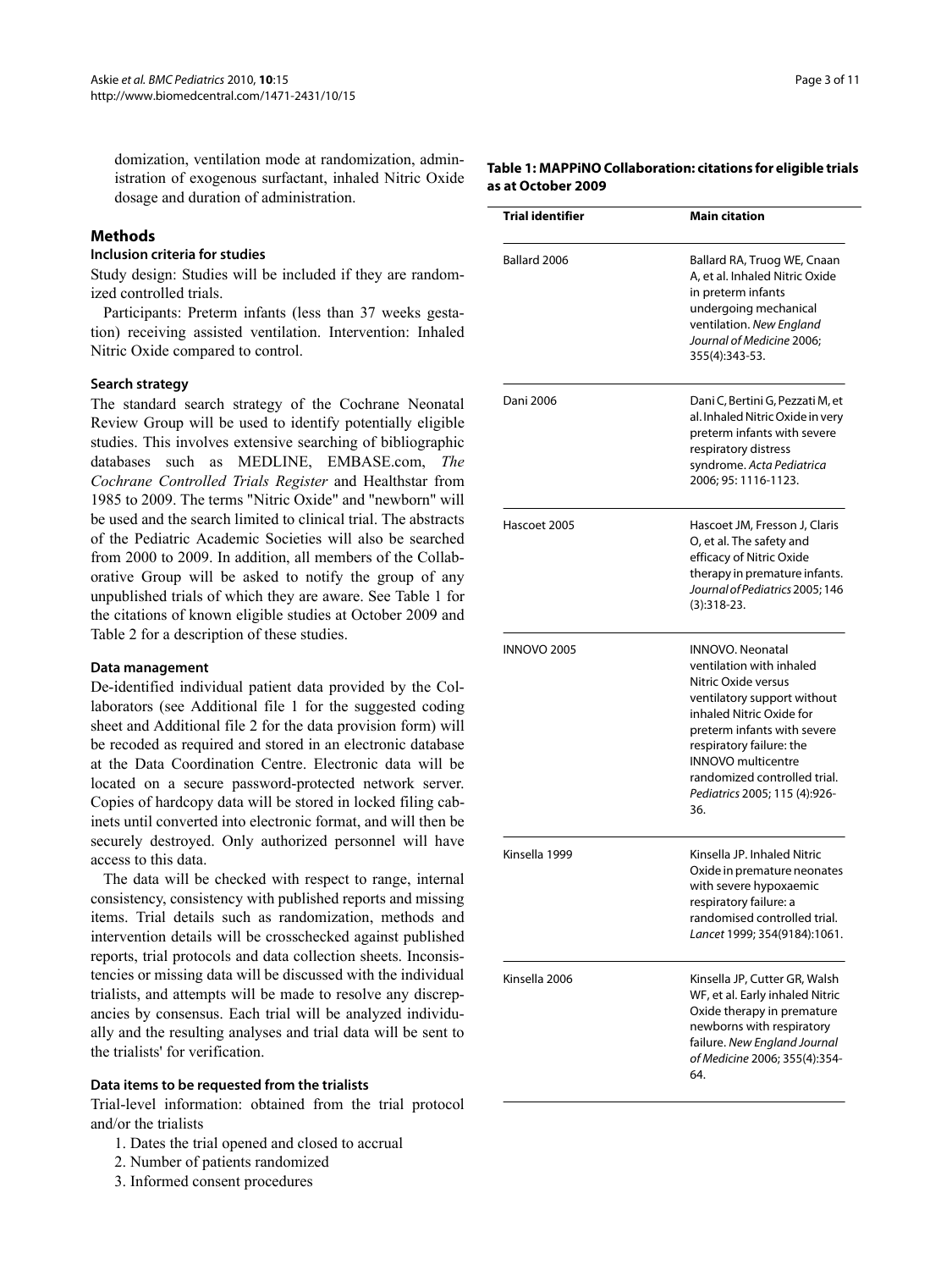# **Table 1: MAPPiNO Collaboration: citations for eligible trials as at October 2009 (Continued)**

# **Table 1: MAPPiNO Collaboration: citations for eligible trials as at October 2009 (Continued)**

| Mercier 1999   | Mercier JC, Thebaud B,<br>Onody P. Early compared<br>with delayed inhaled Nitric<br>Oxide in moderately<br>hypoxaemic neonates with<br>respiratory failure: a<br>randomised controlled trial.<br>Lancet 1999; 354(9184):1066.           | Van Meurs 2005                                                                                                                                                                                                                                                                                                                                                                                                                                                                                                                                                         | Van Meurs KP, Wright LL,<br>Ehrenkranz RA, et al. Inhaled<br>Nitric Oxide for Premature<br>Infants with Severe<br>Respiratory Failure. New<br><b>England Journal of Medicine</b><br>2005; 353(1):13-22.                                                                                   |  |
|----------------|-----------------------------------------------------------------------------------------------------------------------------------------------------------------------------------------------------------------------------------------|------------------------------------------------------------------------------------------------------------------------------------------------------------------------------------------------------------------------------------------------------------------------------------------------------------------------------------------------------------------------------------------------------------------------------------------------------------------------------------------------------------------------------------------------------------------------|-------------------------------------------------------------------------------------------------------------------------------------------------------------------------------------------------------------------------------------------------------------------------------------------|--|
| Schreiber 2003 | Schreiber MD, Gin-Mestan K,<br>Marks JD, et al. Inhaled Nitric<br>Oxide in Premature Infants<br>with the Respiratory Distress<br>Syndrome. New England<br>Journal of Medicine 2003;<br>349(22):2099-107.<br>Mestan KKL, Marks JD, Hecox | EUNO 2008 (completed RCT<br>awaiting publication)                                                                                                                                                                                                                                                                                                                                                                                                                                                                                                                      | JC Mercier, H. Hummler, X<br>Durrmeyer, et al. The effects<br>of inhaled Nitric Oxide on the<br>development of<br>bronchopulmonary dysplasia<br>in preterm infants: the 'EUNO'<br>multicentre randomised<br>clinical trial. Abstract:<br>European Academy of<br>Pediatrics, Nice, France, |  |
|                | K, et al. Neurodevelopmental<br><b>Outcomes of Premature</b><br>Infants Treated with Inhaled<br>Nitric Oxide. New England<br>Journal of Medicine 2005;<br>353(1):23-32.                                                                 |                                                                                                                                                                                                                                                                                                                                                                                                                                                                                                                                                                        | October 25, 2008.                                                                                                                                                                                                                                                                         |  |
| Srisuparp 2002 | Srisuparp P, Heitschmidt M,<br>Schreiber MD. Inhaled Nitric<br>Oxide therapy in premature<br>infants with mild to<br>moderate respiratory distress<br>syndrome. J Med Assoc Thai<br>2002; 85(Suppl 2): S469-S478.                       | 4. Methods of random allocation<br>5. Stratification factors used<br>6. Methods of allocation of concealment<br>7. Blinding of outcome assessment<br>8. Details of the intervention in the experimental arm<br>• Inhaled Nitric Oxide concentration<br>• Durations allowed<br>• Protocol for weaning<br>• Target oxygen saturation range<br>• Target blood gas range<br>9. Details of the intervention in the control arm<br>• Target oxygen saturation range<br>• Target blood gas value range<br>10. Criteria for permitted crossover from the assigned<br>treatment |                                                                                                                                                                                                                                                                                           |  |
| Su 2008        | Su PH, Chen JY. Inhaled Nitric<br>Oxide in the management of<br>preterm infants with severe<br>respiratory failure. Journal of<br>Perinatology 2008; 28: 112-<br>116.                                                                   |                                                                                                                                                                                                                                                                                                                                                                                                                                                                                                                                                                        |                                                                                                                                                                                                                                                                                           |  |
| Subhedar 1997  | Subhedar NV, Ryan SW, Shaw<br>NJ. Open randomised<br>controlled trial of inhaled<br>Nitric Oxide and early<br>dexamethasone in high risk<br>preterm infants. Arch Dis<br>Child Fetal Neonatal Ed 1997;<br>77(3): F185-F190.             | 11. Criteria for failure of assigned treatment<br>12. Details of surfactant replacement therapy, if deter-<br>mined by the protocol<br>13. Criteria for postnatal treatment with systemic corti-<br>costeroids<br>Patient-level information: characteristics at study entry<br>1. Unique identification coded for anonymity                                                                                                                                                                                                                                            |                                                                                                                                                                                                                                                                                           |  |
|                | Subhedar NV, Shaw NJ.<br>Changes in oxygenation and<br>pulmonary haemodynamics<br>in preterm infants treated<br>with inhaled Nitric Oxide.<br>Arch Dis Child Fetal Neonatal<br>Ed 1997; 77(3):F191-F197.                                | 2. Time or postnatal age at intubation<br>3. Time or postnatal age at randomization<br>4. Gestational age at birth<br>5. Birth weight<br>6. Antenatal corticosteroid therapy, complete (>24<br>hours) or not<br>7. Sex                                                                                                                                                                                                                                                                                                                                                 |                                                                                                                                                                                                                                                                                           |  |
|                |                                                                                                                                                                                                                                         | 8. Race<br>9. Inborn/outborn status                                                                                                                                                                                                                                                                                                                                                                                                                                                                                                                                    |                                                                                                                                                                                                                                                                                           |  |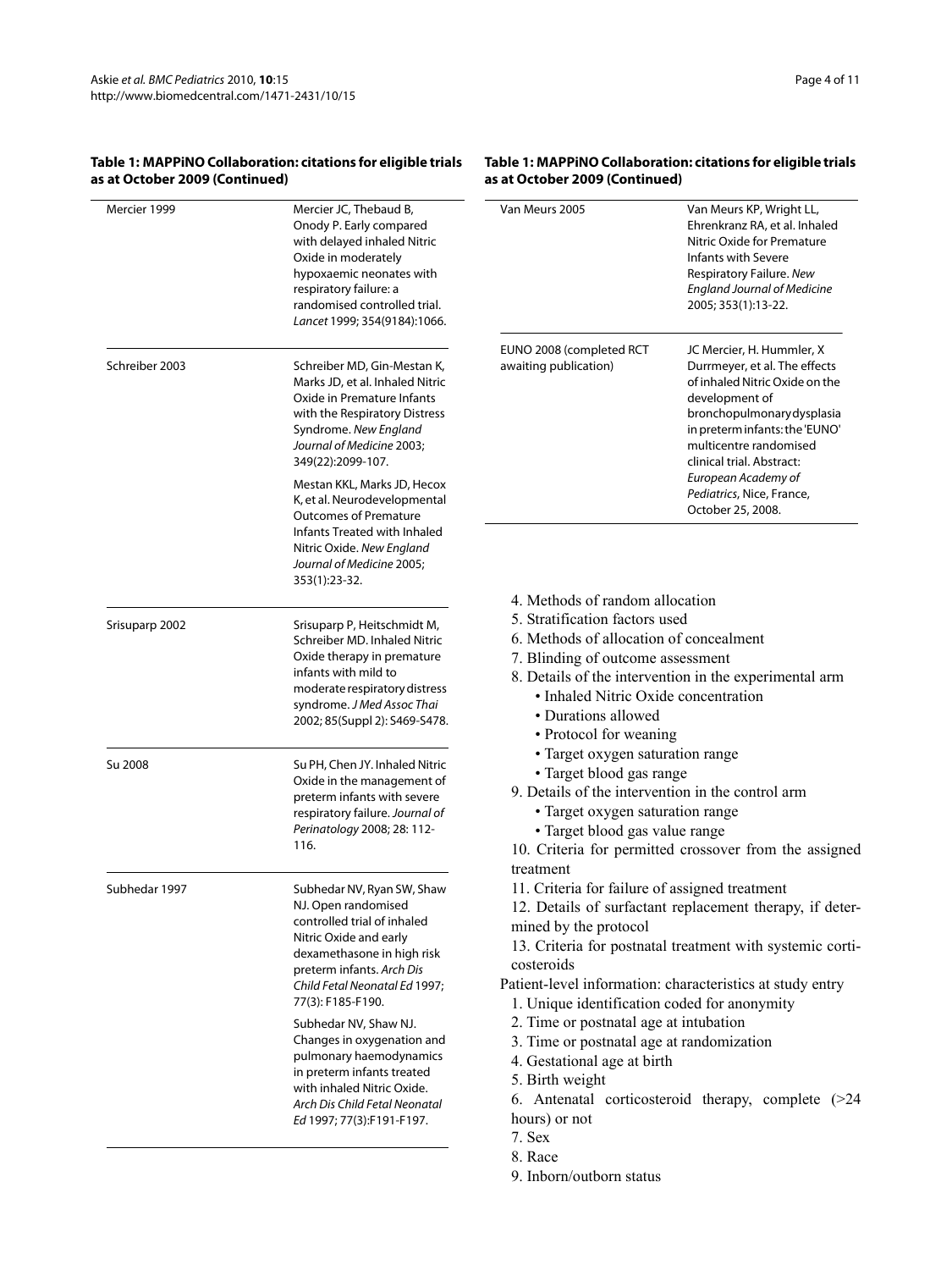| <b>Study</b>       | <b>Participants</b>                                                                                                                                                                                                                                                               | Intervention                                                                                                                                                                                                                                     | <b>Primary outcome</b>                                                                                                                                                                                                                   |
|--------------------|-----------------------------------------------------------------------------------------------------------------------------------------------------------------------------------------------------------------------------------------------------------------------------------|--------------------------------------------------------------------------------------------------------------------------------------------------------------------------------------------------------------------------------------------------|------------------------------------------------------------------------------------------------------------------------------------------------------------------------------------------------------------------------------------------|
| Ballard 2006       | 582 infants <1250 g and <32 wks<br>on assisted ventilation at 7-21<br>days (or, if <800 g, on CPAP)                                                                                                                                                                               | Inhaled NO at 20 ppm initial dose for 48 to 96<br>hours, then dose subsequently decreased to<br>10, 5, and 2 ppm at weekly intervals, with a<br>minimum treatment duration of 24 days                                                            | <b>Survival without BPD</b><br>at 36 wks<br>postmenstrual age                                                                                                                                                                            |
| Dani 2006          | 40 infants <30 wks ventilated<br>with severe RDS: $FiO2 > 0.5$ and<br>arterial-alveolar oxygen ratio <<br>0.15 despite surfactant<br>treatment                                                                                                                                    | Inhaled NO at 10 ppm for 4 hours followed by 6<br>ppm. Weaning (decrease by 2 ppm every 3 hrs)<br>started at 72 hrs or when the infant was<br>extubated or when the FiO <sub>2</sub> < 0.3 with a mean<br>airway pressure <8 $cmH2O$             | Death or BPD (oxygen<br>requirement at 36<br>weeks<br>postconceptional<br>age) in survivors                                                                                                                                              |
| Hascoet 2005       | 860 infants <32 wk enrolled at<br>birth; $n = 145$ infants were<br>eligible for study gas as had<br>hypoxic respiratory failure<br>(defined as need for mechanical<br>ventilation, FiO <sub>2</sub> >0.40 and<br>arterio-alveolar O <sub>2</sub> ratio < 0.22) at<br>6-48 hrs age | Inhaled NO was administered starting at 5<br>ppm, with adjustments allowed depending on<br>response up to a maximum of 10 ppm.<br>Subjects were allowed to receive (unblinded)<br>iNO in either group if they developed refractory<br>hypoxemia. | Intact survival at 28<br>days (defined as alive<br>without need for<br>oxygen<br>supplementation or<br>IVH > grade 1 or<br>refractory<br>hypoxaemia (need for<br>100% oxygen with<br>PaO <sub>2</sub> <50 mmHg) and<br>$PCO2 < 50$ mmHg) |
| <b>INNOVO 2005</b> | 108 preterm infants (<34 wks)<br>less than 28 days of age with<br>severe respiratory failure<br>requiring ventilator support and<br>have had surfactant when<br>appropriate                                                                                                       | Inhaled NO usually at 5 ppm, up to 40 ppm<br>based on response criteria (satisfactory<br>response: increase in PaO <sub>2</sub> > 22.5 mmHg after<br>15 minutes iNO)                                                                             | 1) Death or severe<br>disability at 1 year<br>corrected age; and<br>2) Death before<br>discharge or<br>continued oxygen<br>need at 36 wks pma<br>and/or at expected<br>date of delivery                                                  |
| Kinsella 1999      | 80 preterm infants $\left\langle \frac{-}{5} \right\rangle$ 34<br>weeks) aged 7 days or less, with<br>a/A ratio <0.1 on two sequential<br>arterial blood measurements<br>despite mechanical ventilation<br>and surfactant treatment                                               | Inhaled NO at 5 ppm for 7 days after which<br>periods of no study gas were tried; threshold<br>criteria for gas re-start was an increase of >/<br>=15% in OI; maximum treatment duration was<br>14 days                                          | Survival to discharge                                                                                                                                                                                                                    |
| Kinsella 2006      | 793 preterm infants < 34 wks,<br>with respiratory failure needing<br>assisted ventilation in first 48<br>hours of life                                                                                                                                                            | Inhaled NO at 5 ppm for 21 days or until<br>extubation                                                                                                                                                                                           | Death or BPD (need<br>for supplemental<br>oxygen or mechanical<br>ventilation at 36 wks<br>pma and abnormal<br>CXR)                                                                                                                      |

# **Table 2: MAPPiNO Collaboration: description of eligible trials as at October 2009**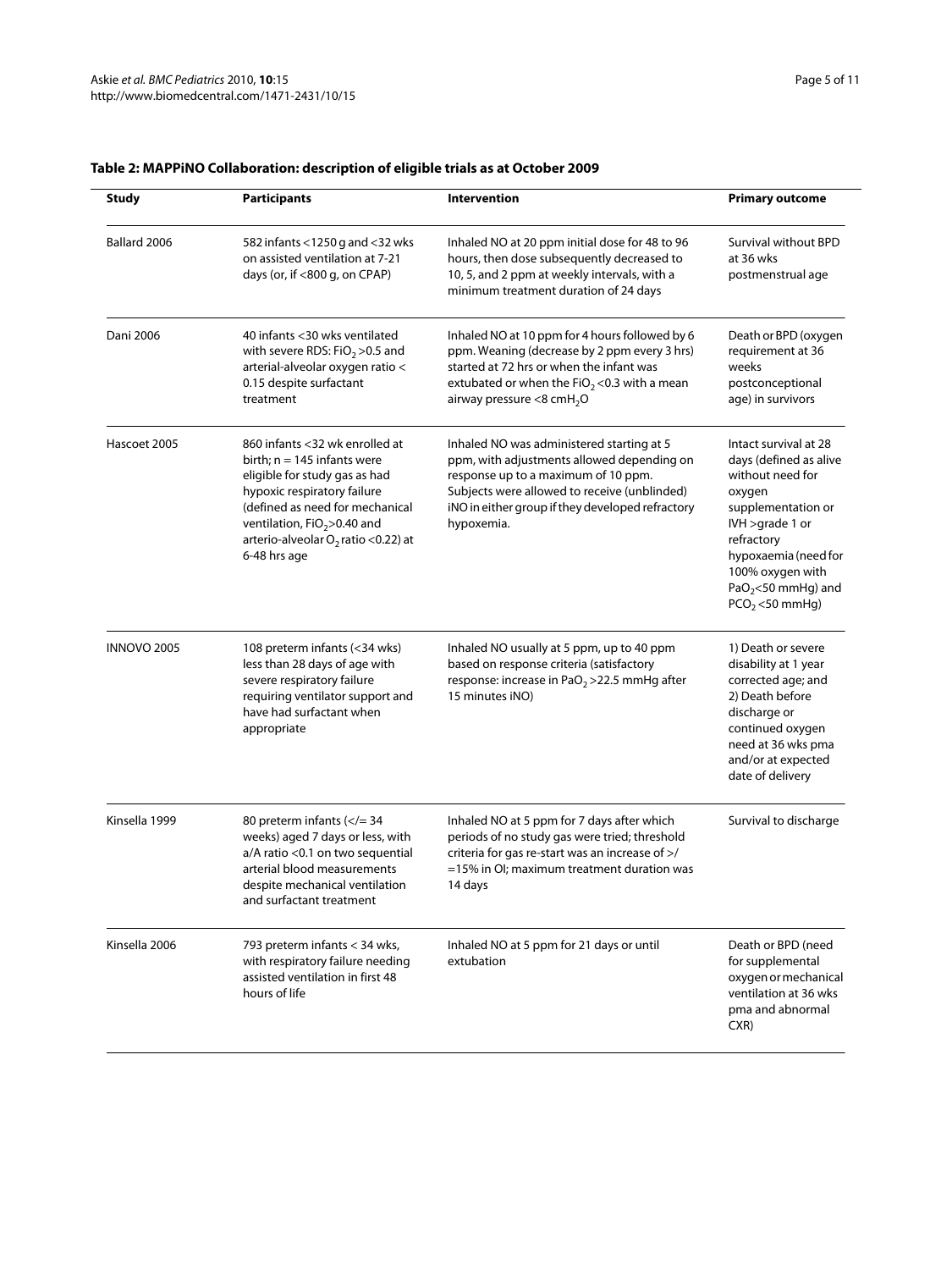| Schreiber 2003                                                         | 207 infants $<$ 34 wks and $<$ 2000<br>g birth weight, < 72 hours of age,<br>and intubated/ventilated for<br>RDS, having had exogenous<br>surfactant                                                                                                                                                       | Inhaled NO starting at 10 ppm for 12-24 hrs,<br>then 5 ppm for 6 days, then weaned by 1 ppm<br>every 6 hrs if PaO <sub>2</sub> did not decrease by more<br>than 15% until extubation; $2 \times 2$ factorial trial of<br>iNO vs control gas and HFOV vs CMV                                                                                                       | Death or CLD<br>(supplemental<br>oxygen and CXR<br>showing persistent<br>parenchymal lung<br>disease at 36 weeks<br>pma) among<br>surviving infants |
|------------------------------------------------------------------------|------------------------------------------------------------------------------------------------------------------------------------------------------------------------------------------------------------------------------------------------------------------------------------------------------------|-------------------------------------------------------------------------------------------------------------------------------------------------------------------------------------------------------------------------------------------------------------------------------------------------------------------------------------------------------------------|-----------------------------------------------------------------------------------------------------------------------------------------------------|
| Srisuparp 2002                                                         | 34 infants < 2000 g, ventilated<br>after surfactant with an arterial<br>catheter and less than 72 hours<br>of age + satisfying severity of<br>illness criterion: OI >4 if<br>birthweight<1000 g; >6 if 1001-<br>1250 g; > 8 if 1251-1500 g; > 10 if<br>1501-1750 g; and >12 if 1751-<br>2000 g birthweight | Inhaled NO at 20 ppm for 6-12 hrs, then<br>reduced to 10 ppm, and weaned to 5 ppm in<br>the next 12 hrs; weaning tolerated if PaO <sub>2</sub> did<br>not decrease by more than 15%; once 5 ppm<br>achieved, weaning was attempted at 1 ppm a<br>time as tolerated until gas discontinued;<br>maximum duration allowed was 7 days                                 | Severe<br>intraventricular<br>hemorrhage (grade 3<br>or 4)                                                                                          |
| Subhedar 1997                                                          | 42 preterm infants, < 32 wks,<br>assessed at 96 hrs age for:<br>mechanical ventilation since<br>birth, had received surfactant,<br>and high risk of developing CLD<br>using a modified prediction<br>score                                                                                                 | Inhaled Nitric Oxide at 20 ppm for 2 hrs then<br>weaned according to response criteria (positive<br>response: decrease in OI by >=25% or<br>reduction in $FiO2$ of $>=0.10$ ) by 5 ppm<br>increments every 15 mins until 5 ppm level for<br>further 72 hrs, then weaned off; $2 \times 2$ factorial<br>trial of iNO vs control and IV dexamethasone vs<br>control | Death before<br>discharge or CLD<br>(oxygen dependency<br>for at least 28 days<br>and beyond 36 wks<br>pma with abnormal<br>CXR                     |
| Van Meurs 2005                                                         | 420 preterm infants, < 34 weeks,<br>401-1500 g birthweight, assisted<br>ventilation, OI >=10 on two<br>consecutive blood gases 30 min<br>-12 hrs apart at least 4 hrs after<br>surfactant                                                                                                                  | Inhaled Nitric Oxide initially at 5-10 ppm;<br>weaning commenced 10-14 hrs after initiation<br>according to response criteria (change in PaO <sub>2</sub> );<br>at 30 min intervals; maximum duration was 336<br>hours                                                                                                                                            | Death or BPD at 36<br>wks in survivors                                                                                                              |
| <b>EUNO 2008</b>                                                       | 800 preterm infants <29 wks,<br>birthweight >=500 g requiring<br>either surfactant or CPAP >4<br>cmH <sub>2</sub> O with FiO <sub>2</sub> > 0.3 to<br>maintain $SpO2 \ge 85%$                                                                                                                              | Inhaled NO 5 ppm for minimum 7 to maximum<br>of 21 days if still requiring respiratory support<br>(including CPAP use)                                                                                                                                                                                                                                            | Survival without BPD<br>at 36 wks post<br>conceptional age                                                                                          |
| a/A: arterial/alveolar oxygen ratio<br>BPD: bronchopulmonary dysplasia |                                                                                                                                                                                                                                                                                                            |                                                                                                                                                                                                                                                                                                                                                                   |                                                                                                                                                     |
| CLD: chronic lung disease                                              |                                                                                                                                                                                                                                                                                                            |                                                                                                                                                                                                                                                                                                                                                                   |                                                                                                                                                     |
| CMV: continuous mechanical ventilation                                 |                                                                                                                                                                                                                                                                                                            |                                                                                                                                                                                                                                                                                                                                                                   |                                                                                                                                                     |
|                                                                        | CPAP: continuous positive airway pressure                                                                                                                                                                                                                                                                  |                                                                                                                                                                                                                                                                                                                                                                   |                                                                                                                                                     |
| CXR: chest X ray<br>FiO <sub>2</sub> : fraction of inspired oxygen     |                                                                                                                                                                                                                                                                                                            |                                                                                                                                                                                                                                                                                                                                                                   |                                                                                                                                                     |
| g: grams                                                               | HFOV: high-frequency oscillatory ventilation                                                                                                                                                                                                                                                               |                                                                                                                                                                                                                                                                                                                                                                   |                                                                                                                                                     |
| hrs: hours                                                             |                                                                                                                                                                                                                                                                                                            |                                                                                                                                                                                                                                                                                                                                                                   |                                                                                                                                                     |
| iNO: inhaled Nitric Oxide                                              |                                                                                                                                                                                                                                                                                                            |                                                                                                                                                                                                                                                                                                                                                                   |                                                                                                                                                     |
| OI: oxygenation index<br>pma: postmenstrual age                        |                                                                                                                                                                                                                                                                                                            |                                                                                                                                                                                                                                                                                                                                                                   |                                                                                                                                                     |
| ppm: parts per million                                                 |                                                                                                                                                                                                                                                                                                            |                                                                                                                                                                                                                                                                                                                                                                   |                                                                                                                                                     |
| RDS: respiratory distress syndrome                                     |                                                                                                                                                                                                                                                                                                            |                                                                                                                                                                                                                                                                                                                                                                   |                                                                                                                                                     |
| SpO <sub>2</sub> : oxygen saturation                                   |                                                                                                                                                                                                                                                                                                            |                                                                                                                                                                                                                                                                                                                                                                   |                                                                                                                                                     |

# **Table 2: MAPPiNO Collaboration: description of eligible trials as at October 2009 (Continued)**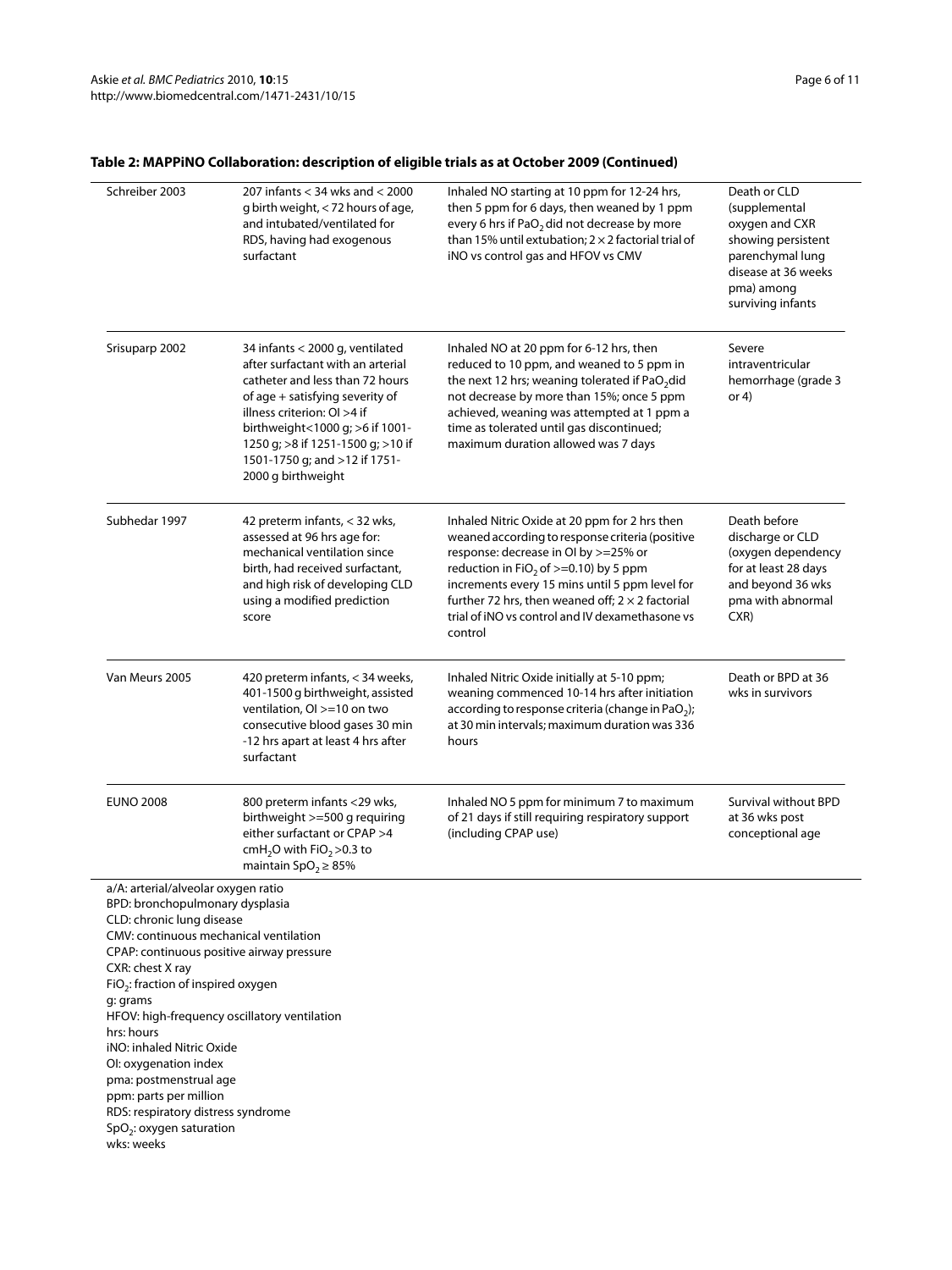10. Type of respiratory support (endotracheal tube conventional or high frequency, nasal CPAP, other)

11. Ventilator rate at time of randomization

12. Components of a respiratory severity score at time

of randomization (PIP, MAP and  $FiO<sub>2</sub>$ )

13. PaCO<sub>2</sub> at time of randomization

14. Pa $O<sub>2</sub>$  or oxygen saturation at time of randomization

15. Use of surfactant replacement therapy

16. Type of surfactant used (natural or synthetic)

17. Postnatal age at first dose of surfactant

18. Prophylactic indomethacin

19. PDA

20. Postnatal treatment with systemic corticosteroids

21. Worst pre-randomization cranial ultrasound result

Patient-level information: data on actual study intervention

1. Study gas assigned

2. Highest and starting dosage received

3. Duration of therapy

4. Any re-treatment after study period

5. Other drugs in same pathway

6. Change in ventilation mode during therapy (CMV to HFV or vice versa)

7. Failure of assigned treatment

8. Need for treatment crossover during study period

Patient-level information: data on neonatal outcome

1. Mortality and age at death

2. Duration of mechanical ventilation

3. Duration of oxygen therapy

4. Duration of any respiratory support (mechanical ventilation, CPAP or oxygen)

5. Gross pulmonary air leak (pneumothorax or other gross air leak including pneumomediastinum, pneumopericardium or pneumoperitoneum)

6. Pulmonary interstitial emphysema

7. Pulmonary hemorrhage

8. Worst post-randomization cranial ultrasound result (including acute periventricular hemorrhage such as subependymal, intraventricular or intracerebral)

9. Ventricular dilatation at any stage

10. Cystic periventricular leukomalacia

11. Worst stage of retinopathy of prematurity (ROP)

12. Threshold ROP

13. Surgical or laser therapy for ROP

14. Duration of hospital stay

15. Home oxygen therapy

## **Planned analyses**

Binary outcomes will be analyzed using log-binomial regression models adjusting for trial differences by including the trial variable in the model specification. Exponentiating the parameter estimate for treatment from a logbinomial regression model produces a relative risk for treatment.

Outcomes between siblings from multiple births are highly correlated and must be accounted for in the analysis. There are two main methods of adjusting for such 'clustered' data which will be utilized in this study. The primary method will be the multiple outputation approach. This method involves randomly selecting one patient from each sibling cluster and running the analysis on this set of independent data to obtain an estimate of the effect  $(\hat{\theta})$  and an estimate of its variance  $(\hat{\sigma}^2)$ . This process is then repeated N times. The average of the estimated  $\left(\hat{\theta}\right)$  's from each iteration  $\left(\hat{\theta}\right)$  is used as the estimate of the overall effect and an estimate of the variance is given by the average of the variances  $\left(\overline{\hat{\sigma}}^2\right)$  minus the variance of the effect estimates  $\left(\frac{\overline{\hat{\sigma}}^2 - S_{\hat{\theta}}^2}{\hat{\sigma}^2}\right)$ [[28](#page-10-0)]. This method involves no addi- $\left(\frac{\overline{\hat{\sigma}}^2}{\hat{\sigma}}\right)$ 

tional assumption about correlations between siblings and therefore avoids problems of numerical instability when fitting the models.

As a sensitivity analysis, additional methods of accounting for correlations within the data will be used on the primary outcomes. For example generalized estimating equations (GEE) may be used to analyse the two main endpoints of interest (death or CLD and neurological injury). The GEE model is a repeated measures model for binary outcomes which accounts for the correlation between siblings.

Continuous normally distributed endpoints will be analyzed using a linear fixed effects model. Additionally the treatment by trial interaction will be assessed to investigate possible heterogeneity of treatment effects [\[29\]](#page-10-1). The overall estimated mean and standard deviation within each treatment group will be presented along with the mean difference in treatment effect and its 95% confidence interval with p value. If the data do not meet the assumptions for the model then transformations or alternative models will be investigated.

The MAPPiNO Collaboration aims to collect all the available worldwide individual patient data for preterm infants randomized in clinical trials assessing the effect of inhaled Nitric Oxide. Currently there is a commitment to provide data from 3298 infants in 11 trials (92% of worldwide data). A sample size of this magnitude would have at least 89% power to detect relative changes of 10% in the risk of death or chronic lung disease (main outcome) for the treated group across a range of plausible baseline event rates (55-75%) with a two sided  $\alpha = 5\%$  and 1:1 ratio for number treated to control.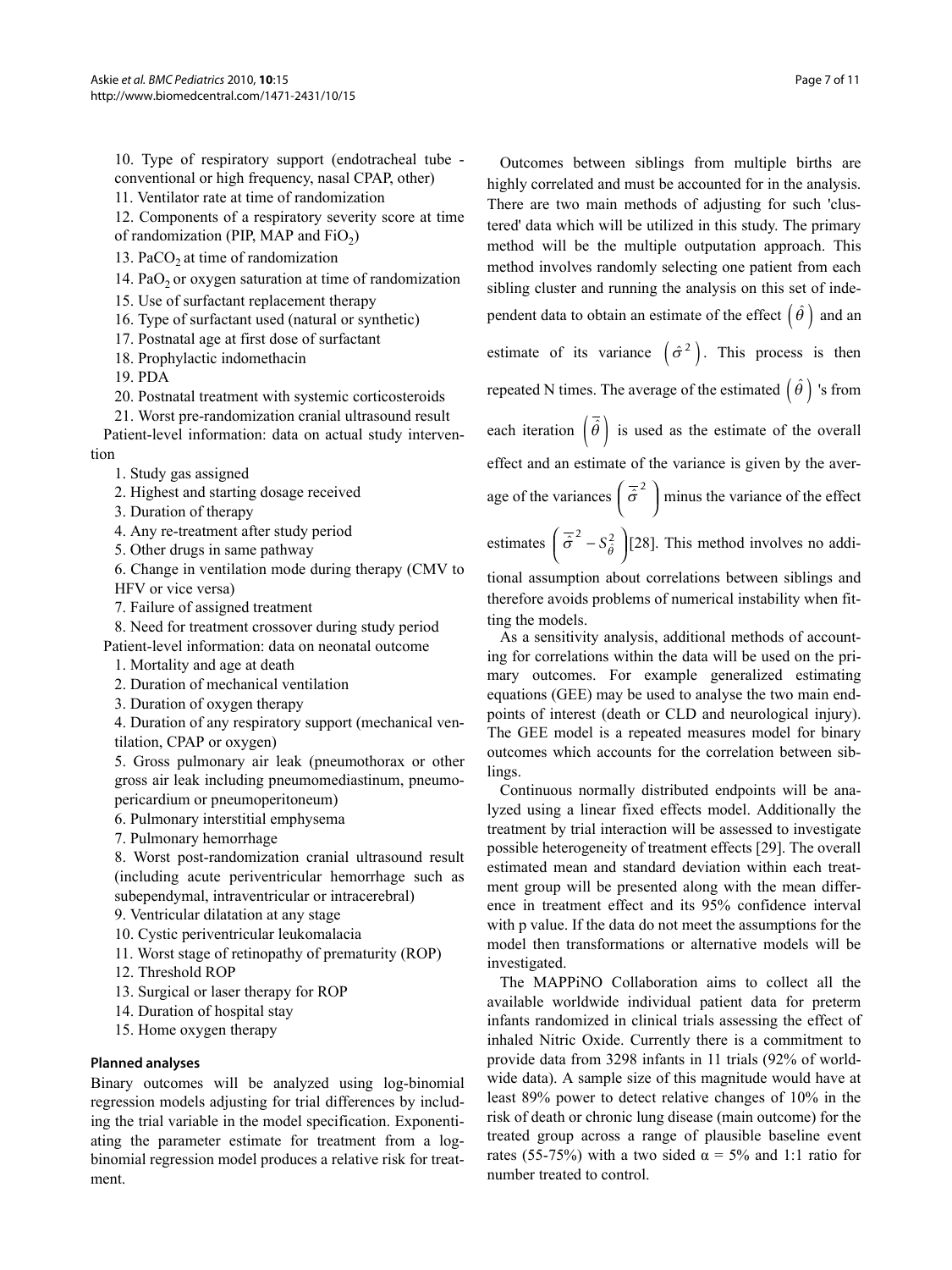A summary of the planned analyses is listed below. A detailed analysis plan is outlined in a separate document and available upon request.

#### **Outcomes to be analyzed**

The main analyses comparing the effect of inhaled Nitric Oxide to standard therapy will be undertaken for the outcomes listed below. The planned subgroups and sensitivity analyses will be restricted to the main outcomes.

a. Primary outcomes

• Death or chronic lung disease (CLD) using the best available definition (alive and oxygen dependent at 36 weeks postmenstrual age (PMA) if calculable, otherwise trialists' own definition)

• Severe adverse neurological event after randomization (intracranial hemorrhage (IVH) grade III or IV, or cystic periventricular leukomalacia (PVL) or other pathologies such as periventricular echodensity, periventricular cysts, ventriculomegaly or hydrocephalus)

- b. Secondary outcomes
- Death at any time, by 36 weeks PMA and at discharge
- Severe IVH (grade III or IV) with and without adjustment for baseline IVH severity
- Survivors without CLD at 36 weeks PMA
- Severe adverse neurological event (IVH grade III or IV, or PVL or other pathologies such as periventricular echodensity, periventricular cysts, ventriculomegaly or hydrocephalus) with and without adjustment for baseline status
- Postnatal steroid use
- Gross pulmonary air leak (at least one of the following: pneumothorax, pneumomediastinum, pneumoperitoneum or pneumopericardium)
- Pulmonary hemorrhage
- Failure of assigned treatment
- Duration of oxygen therapy
- Duration of hospital stay
- Home oxygen therapy
- Severe retinopathy of prematurity (ROP stage  $\geq$ =3; surgical or laser therapy for ROP)
- Postmenstrual age when ETT ceased
- Postmenstrual age when respiratory support ceased
- Postmenstrual age when discharge from hospital
- c. Additional outcome
	- In addition, CLD at 36 and 28 weeks postnatal age, CLD as classified by the trialist and CLD classified using the best available definition (alive, oxygen dependent at 36 weeks or trialists' own definition) will be assessed. However it is noted that since these outcomes can only be assessed for babies who survive to these time points, these do not constitute ITT analyses nor are they randomized comparisons.

## **Planned subgroup analyses**

One of the strengths of individual patient data meta-analyses is that they allow subgroup analyses to be performed. For both main endpoints, subgroup analyses will be undertaken to determine if the effect of iNO treatment differs depending on patient-level characteristics. That is, are there any particular patient characteristics that determine who may benefit from inhaled Nitric Oxide. These analyses will allow us to take into account each individual infant's own characteristics rather than relying on summary measures of the average risk profile of all patients in an individual trial. We will examine the following characteristics:

- 1. Gestational age at birth
- 2. Birth weight
- 3. Postnatal age at entry into the study
- 4. Severity of lung disease (at study entry)
- 5. Inhaled Nitric Oxide dosage
- 6. Duration of therapy
- 7. Measure of iNO exposure (incorporating dose and duration)
- 8. Antenatal steroid administration
- 9. Postnatal steroids administration before initiation of iNO
- 10. Ventilation mode at randomization
- 11. Administration of exogenous surfactant
- 12. Presence of pulmonary hypertension
- 13. Multiple birth
- 14. Race

### **Planned sensitivity analyses**

The following sensitivity analyses will be performed for the main outcomes to compare the overall estimates of treatment effect calculated on all data, to estimates based on subsets of the data with the following data removed:

- Trials with <50 study patients
- Trials with inadequate concealment of allocation or blinding
- Trials with high rates of patient exclusions (>40%)

## **Planned additional analyses**

Multivariable regression models will be developed to determine which patient-level characteristics are predictive of the main outcomes.

#### **Ethical considerations**

Participants in the individual trials have previously given informed consent to participate in their respective trial. The data for this project are to be used for the purpose for which they were originally collected and are available through an agreement between all trialists of the collaborative group. These trialists remain the custodian of their original individual trial data at all times.

#### **Project management**

Membership of the MAPPiNO Collaboration will include representative(s) from each of the trials contributing data to the review with an accompanying project coordination and data management structure as described in this section.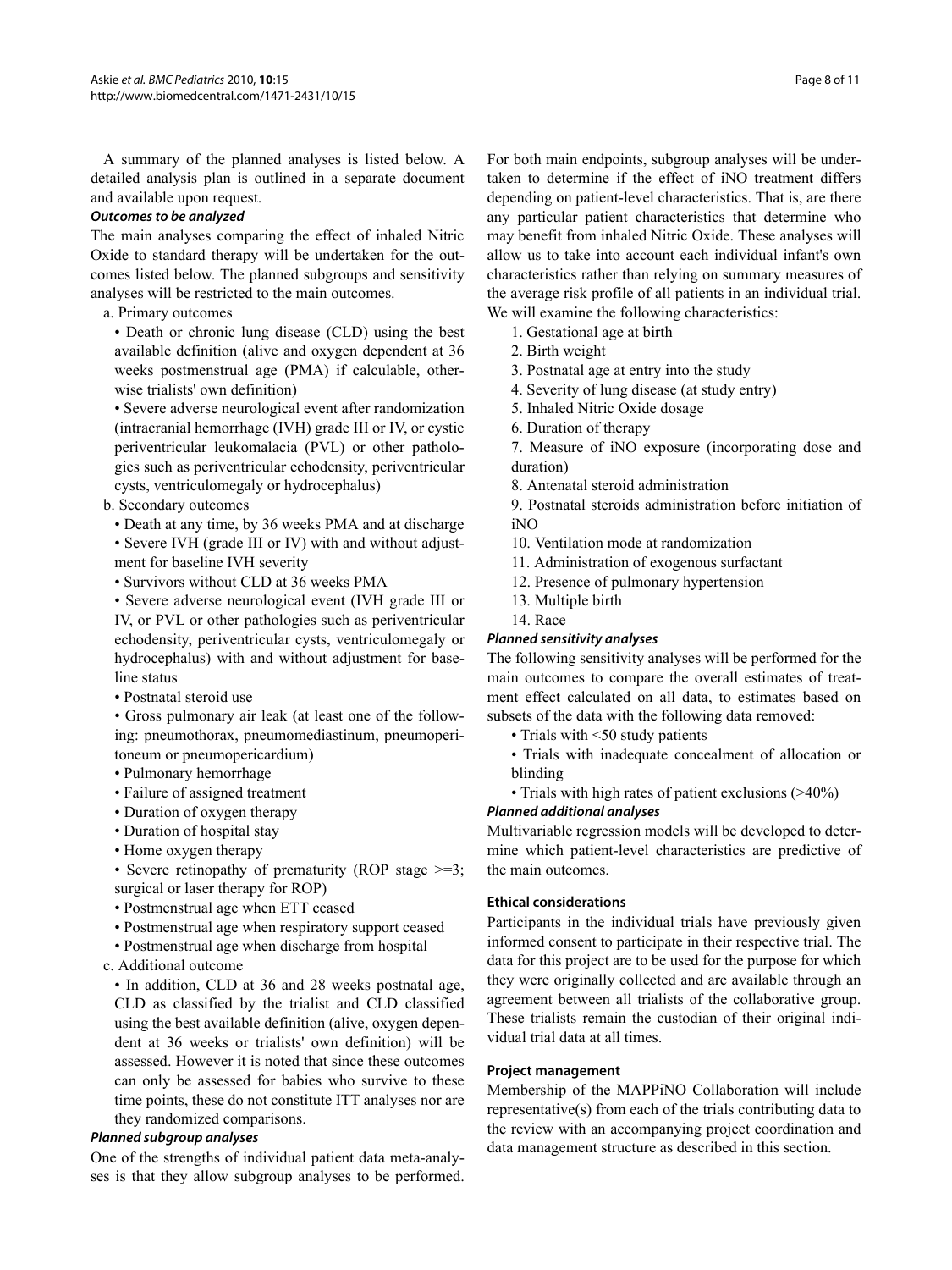The membership and responsibilities of each of these management groups are as follows:

#### **Steering Group**

The Steering Group will be responsible for project management decisions and will meet approximately 4-6 times per year, usually via teleconference. Membership: N Finer1 (chair), K Barrington<sup>2</sup>, R Ehrenkranz<sup>3</sup>, W Rich<sup>1</sup>, L Askie<sup>4</sup> (data coordination manager), A Carberry4(data manager).

<sup>1</sup> Division of Neonatology, University of California, San Diego, USA;

2 Division of Neonatology, Centre Hospitalier Universitaire Ste-Justine, Montreal;

3 Department of Paediatrics, Yale University School of Medicine, USA;

4 NHMRC Clinical Trials Centre, University of Sydney, Australia.

#### **Advisory Group**

The aim of the Advisory Group is to facilitate representative input from the Collaborative Group to the Steering Group if this is warranted. Membership of the Advisory Group will be at the invitation of the Steering Group.

#### **Collaborative Group**

All potentially eligible trialists will be contacted and invited to become members of the Collaborative Group. The corresponding author for each study will be contacted in the first instance. If there is no response, the associated statistician, data manager and/or other authors will be contacted. This process will be updated annually for the duration of the project, to ensure that new trialists are offered the opportunity to join the project and contribute their data.

#### **Data Coordination Centre**

The project will be coordinated from the NHMRC Clinical Trial Centre, University of Sydney, NSW, Australia. The Data Coordination Centre will be responsible for the daily management of the project including correspondence, newsletter production, maintaining current trialist contact information, meeting and teleconference organisation, and receipt, storage and analysis of project data as directed by the Collaborative Group via the Steering Group.

#### **Collaborators' meetings**

All members of the Collaboration, including the Steering Group, the Advisory Group, and representatives of each participating trial, will be invited to attend regular collaborators' meetings. The meetings will be designed to allow maximum input from the participating trialists into the design, conduct, analysis and reporting of the project's results.

#### Page 9 of 11

#### **Publication policy**

The results of the project's analyses will be presented to, and discussed with, the Collaborative Group before presentation and publication. The main manuscript will be prepared by the Steering Group, and circulated to the Collaborative Group for comment and revision. The revised draft paper then will be circulated to all members of the Collaborative Group for comment and agreement before publication. Publications using these data will be authored on behalf of the Meta Analysis of Preterm Patients on inhaled Nitric Oxide (MAPPiNO) Collaboration, either with specific named authors, or on behalf of the Collaboration as a whole. Names of other participating Collaborators will be acknowledged in an appropriate section of the manuscript.

## **Discussion**

A recently updated meta-analysis [\[27](#page-9-15)] showed that inhaled Nitric Oxide marginally reduced the incidence of death or CLD as well as severe brain damage in two studies where iNO was used routinely for mildly sick preterm infants. However, uncertainty remains as a larger study (Kinsella 2006) showed no significant benefit for iNO. Trials including very ill infants or with later iNO treatment using standard meta-analytic techniques did not demonstrate a significant effect of iNO. Using techniques to correct for the possible confounding effects of having infants from multiple gestations enrolled in the same group (multiple outputation and general estimating equations) one trial (Ballard 2006) did show a significant reduction in the combined outcome of death or CLD with treatment which commenced between 7 and 21 days. The best way to answer these remaining questions is to utilize existing individual patient data from all infants enrolled in these trials. This approach has been described as the 'gold standard' of systematic review methodology as it allows for more powerful and flexible analysis of both subgroups and outcomes. The MAPPiNO Collaboration has been formed to undertake a systematic review of all available trials, with meta-analysis based on individual patient data, to answer these important clinical questions. Provision of data by the participating Collaborators commenced in 2007 and results will be ready for presentation in 2010.

## **Authors' information**

The named authors worked on this paper on behalf of the Meta-Analysis of Preterm Patients on inhaled Nitric Oxide (MAPPiNO) Collaboration.

## **Additional material**

<span id="page-8-0"></span>**[Additional file 1](http://www.biomedcentral.com/content/supplementary/1471-2431-10-15-S1.PDF) Suggested coding sheet**. table listing variables collected and suggested coding.

<span id="page-8-1"></span>**[Additional file 2](http://www.biomedcentral.com/content/supplementary/1471-2431-10-15-S2.PDF) Data provision form**. collection form for trial level data, data provision procedure.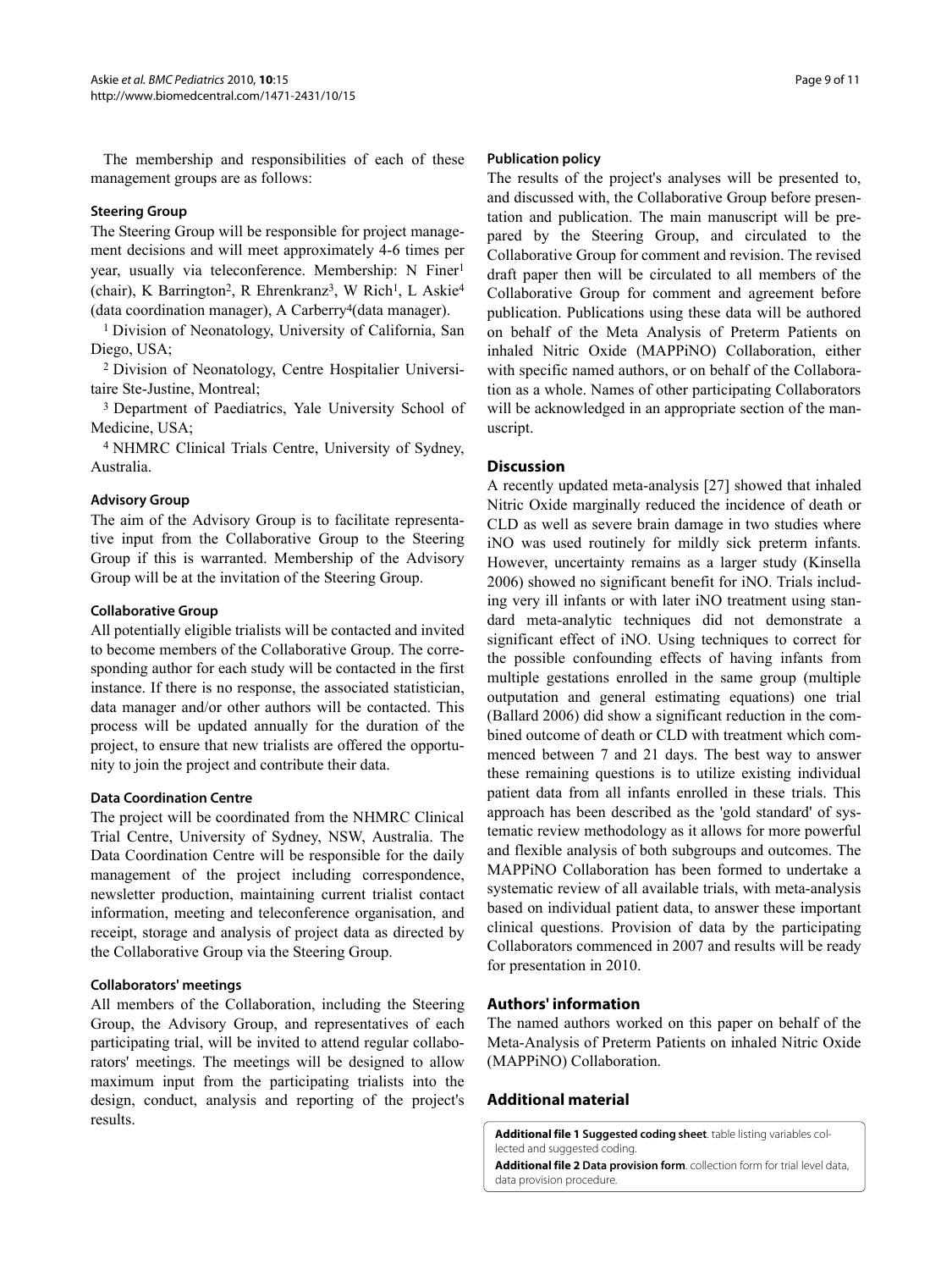#### **Competing interests**

The authors declare that they have no competing interests.

#### **Authors' contributions**

LMA participated in the design and coordination of the study and drafted the manuscript. RAB, GC, CD, DE, DF, J-MH, AMH, JPK, J-CM, WR, MDS, PS, NVS, KPVM participated in the design of the study and helped to draft the manuscript. MV participated in the design of the study, performed the statistical analysis and helped to draft the manuscript. KB, RAE and NF conceived of the study, participated in its design and coordination and helped to draft the manuscript. All authors read and approved the final manuscript.

#### **Acknowledgements**

In addition to the named MAPPiNO authors, the following people have contributed to the success of the Collaboration:

Angela E Carberry, NHMRC Clinical Trials Centre, University of Sydney, Australia Wei Lei, NHMRC Clinical Trials Centre, University of Sydney, Australia Polly Hardy, London School of Hygiene and Tropical Medicine, London, UK Elizabeth Williamson, Murdoch Children's Research Institute, Melbourne, Australia

Gabriel-Bennewitz Raquel, University of Chicago, Chicago, USA Alessandra Cecchi, Department of Surgical and Medical Critical Care, Section of Neonatology, Careggi University Hospital of Florence, Florence, Italy Ivana Brajkovic, University of Chicago, Chicago, USA Kitty Perritt, Research Triangle Institute International, USA Abhik Das, Research Triangle Institute International, USA James S Baldassarre, iNO Therapeutics/Ikaria Inc, New Jersey, USA Ralf Rosskamp, iNO Therapeutics/Ikaria Inc, New Jersey, USA Olek Czepla, iNO Therapeutics/Ikaria Inc, New Jersey, USA Joe Young, iNO Therapeutics/Ikaria, New Jersey, USA Dezheng Z Huo, Health Studies, University of Chicago, Chicago, USA William Truog, University of Missouri, Kansas City School of Medicine, USA Dennis Black, University of California, San Francisco, California, USA Ikaria Inc has provided funding for the project via an unrestricted grant, administered through the University of California, San Diego, USA. The company will have no input into the design, conduct, analysis or publication decisions relating to the project.

#### **Author Details**

1NHMRC Clinical Trials Centre, University of Sydney, Australia, 2University of California, San Francisco School of Medicine, San Francisco, USA, 3University of Alabama at Birmingham, School of Public Health, USA, 4Department of Surgical and Medical Critical Care, Section of Neonatology, Careggi University Hospital of Florence, Florence, Italy, 5London School of Hygiene and Tropical Medicine, London, UK, 6Department of Health Science, University of Leicester, Leicester, UK, 7Neonatology, Maternite Regionale Universitaire, Nancy, France, 8Case Western Reserve University and Rainbow Babies & Children's Hospital, Cleveland, USA, 9University of Colorado School of Medicine, Denver, USA, <sup>10</sup>Reanimation Pediatrique Hospital, Paris, France, <sup>11</sup>Division of Neonatology,<br>University of California, San Diego, USA, <sup>12</sup>University of Chicago, Chicago, USA, <sup>13</sup>Division of Neonatology, Mahidol University, Bangkok, Thailand, <sup>14</sup>Neonatal Unit, Liverpool Women's Hospital, UK, 15Stanford University School of Medicine, USA, 16Division of Neonatology, Centre Hospitalier Universitaire Ste-Justine, Montreal, Canada and 17Department of Pediatrics, Yale University School of Medicine, USA

#### Received: 16 October 2009 Accepted: 23 March 2010 Published: 23 March 2010

#### **References**

- <span id="page-9-0"></span>Australian and New Zealand Neonatal Network (ANZNN): Report of the Australian and New Zealand Neonatal Network 2006 Sydney: ANZNN; 2009.
- <span id="page-9-1"></span>2. Furdon SA, Clark DA: Prematurity**.** [\[http://www.emedicine.com/ped/](http://www.emedicine.com/ped/topic1889.htm) [topic1889.htm](http://www.emedicine.com/ped/topic1889.htm)].
- <span id="page-9-2"></span>3. Lemons JA, Bauer CR, William OH: Very Low Birth Weight Outcomes of the National Institute of Child Health and Human Development Neonatal Research Network**.** Pediatrics 2001, 107(1):164.
- <span id="page-9-3"></span>4. Bhandari A, Bhandari V: Bronchopulmonary dysplasia: An update**.** Indian Journal of Pediatrics 2007, 74(1):73-7.
- <span id="page-9-4"></span>5. Schmidt B, Asztalos EV, Roberts RS, Robertson CMT, Sauve RS, Whitfield MF, et al.: Impact of Bronchopulmonary Dysplasia, Brain Injury, and Severe Retinopathy on the Outcome of Extremely Low-Birth-Weight Infants at 18 Months: Results from the Trial of Indomethacin Prophylaxis in Preterms**[.](http://www.ncbi.nlm.nih.gov/entrez/query.fcgi?cmd=Retrieve&db=PubMed&dopt=Abstract&list_uids=12622582)** JAMA 2003, 289(9):1124-9.
- <span id="page-9-5"></span>6. Wood NS, Costeloe K, Gibson AT, Hennessy EM, Marlow N, Wilkinson AR, et al.: The EPICure study: associations and antecedents of neurological and developmental disability at 30 months of age following extremely preterm birth**.** Arch Dis Child Fetal Neonatal Ed 2005, 90(2):F134-F140.
- <span id="page-9-6"></span>7. Bennett FC, Scott DT: Long-term perspective on premature infant outcome and contemporary intervention issues**.** Seminars in Perinatology 1997, 21(3):190-201.
- <span id="page-9-7"></span>8. Finer NN, Barrington KJ: Nitric Oxide for respiratory failure in infants born at or near term**.** In Cochrane Database of Systematic Reviews Issue 4 John Wiley & Sons, Ltd Chichester, UK; 2006. DOI: 10 1002/14651858 CD000399 pub2 2006
- <span id="page-9-8"></span>9. Kinsella JP, McQueston JA, Rosenberg AA, Abman SH: Hemodynamic effects of exogenous Nitric Oxide in ovine transitional pulmonary circulation**.** Am J Physiol Heart Circ Physiol 1992, 263(3):H875-H880.
- <span id="page-9-9"></span>10. Pepke-Zaba J, Higenbottam TW, nh-Xuan AT, Stone D, Wallwork J: Inhaled Nitric Oxide as a cause of selective pulmonary vasodilatation in pulmonary hypertension**.** The Lancet 1999, 338(8776):1173.
- <span id="page-9-10"></span>11. Rossaint R, Falke KJ, Lopez F, Slama K: Inhaled Nitric Oxide for the adult respiratory distress syndrome**.** New England Journal of Medicine 1993, 328(6):399-405.
- <span id="page-9-11"></span>12. Weinberger B, Laskin DL, Heck DE, Laskin JD: The Toxicology of Inhaled Nitric Oxide**[.](http://www.ncbi.nlm.nih.gov/entrez/query.fcgi?cmd=Retrieve&db=PubMed&dopt=Abstract&list_uids=11134540)** Toxicol Sci 2001, 59(1):5-16.
- <span id="page-9-12"></span>13. Bland RD, Albertine KH, Carlton DP, MacRitchie AJ: Inhaled Nitric Oxide effects on lung structure and function in chronically ventilated preterm lambs**[.](http://www.ncbi.nlm.nih.gov/entrez/query.fcgi?cmd=Retrieve&db=PubMed&dopt=Abstract&list_uids=15976381)** Am J Respir Crit Care Med 2005, 172(7):899-906.
- <span id="page-9-13"></span>14. Ballard RA, Truog WE, Cnaan A, Martin RJ, Ballard PL, Merrill JD, et al.: Inhaled Nitric Oxide in preterm infants undergoing mechanical ventilation**.** New England Journal of Medicine 2006, 355(4):343-53.
- <span id="page-9-19"></span>15. Ballard RA: Inhaled Nitric Oxide in Preterm Infants**.** New England Journal of Medicine 2007, 357(14):1444-1445.
- 16. Dani C, Bertini G, Pezzati M, Filippi L, Cecchi A, Rubaltelli FF: Inhaled Nitric Oxide in very preterm infants with severe respiratory distress syndrome**.** Acta Paediatrica 2006, 95(9):1116-23.
- 17. Hascoet JM, Fresson J, Claris O, Hamon I, Lombet J, Liska A, et al.: The safety and efficacy of Nitric Oxide therapy in premature infants**.** The Journal of Pediatrics 2005, 146(3):318-23.
- <span id="page-9-18"></span>18. INNOVO: Neonatal ventilation with inhaled Nitric Oxide versus ventilatory support without inhaled Nitric Oxide for preterm infants with severe respiratory failure: the INNOVO multicentre randomized controlled trial**[.](http://www.ncbi.nlm.nih.gov/entrez/query.fcgi?cmd=Retrieve&db=PubMed&dopt=Abstract&list_uids=15805366)** Pediatrics 2005, 115(4):926-36.
- 19. Kinsella JP, Walsh WF, Bose CL, et al.: Inhaled Nitric Oxide in premature neonates with severe hypoxaemic respiratory failure: a randomized controlled trial**.** The Lancet 1999, 354(9184):1061.
- <span id="page-9-17"></span>20. Kinsella JP, Cutter GR, Walsh WF, Gerstmann DR, Bose CL, Hart C, et al.: Early inhaled Nitric Oxide therapy in premature newborns with respiratory failure**.** New England Journal of Medicine 2006, 355(4):354-64.
- 21. Mercier JC, Thebaud B, Onody P: Early compared with delayed inhaled Nitric Oxide in moderately hypoxaemic neonates with respiratory failure: a randomized controlled trial**.** The Lancet 1999, 354(9184):1066.
- <span id="page-9-16"></span>22. Schreiber MD, Gin-Mestan K, Marks JD, Huo D, Lee G, Srisuparp P: Inhaled Nitric Oxide in Premature Infants with the Respiratory Distress Syndrome**.** N Engl J Med 2003, 349(22):2099-107.
- 23. Srisuparp PHMSM: Inhaled Nitric Oxide therapy in premature infants with mild to moderate respiratory distress syndrome**.** J Med Assoc Thai 2002, 85(2):S469-S478.
- 24. Su PH, Chen JY: Inhaled Nitric Oxide in the management of preterm infants with severe respiratory failure**.** J Perinatol 2007, 28(2):112-6.
- 25. Subhedar NV, Ryan SW, Shaw NJ: Open randomized controlled trial of inhaled Nitric Oxide and early dexamethasone in high risk preterm infants**.** Arch Dis Child Fetal Neonatal Ed 1997, 77(3):F185-F190.
- <span id="page-9-14"></span>26. Van Meurs KP, Wright LL, Ehrenkranz RA, Lemons JA, Ball MB, Poole WK, et al.: Inhaled Nitric Oxide for Premature Infants with Severe Respiratory Failure**[.](http://www.ncbi.nlm.nih.gov/entrez/query.fcgi?cmd=Retrieve&db=PubMed&dopt=Abstract&list_uids=16000352)** N Engl J Med 2005, 353(1):13-22.
- <span id="page-9-15"></span>27. Barrington KJ, Finer NN: Inhaled Nitric Oxide for respiratory failure in preterm infants**.** In Cochrane Database of Systematic Reviews Issue 3 John Wiley & Sons, Ltd Chichester, UK; 2007. DOI: 10 1002/14651858 CD000509 pub3 2007